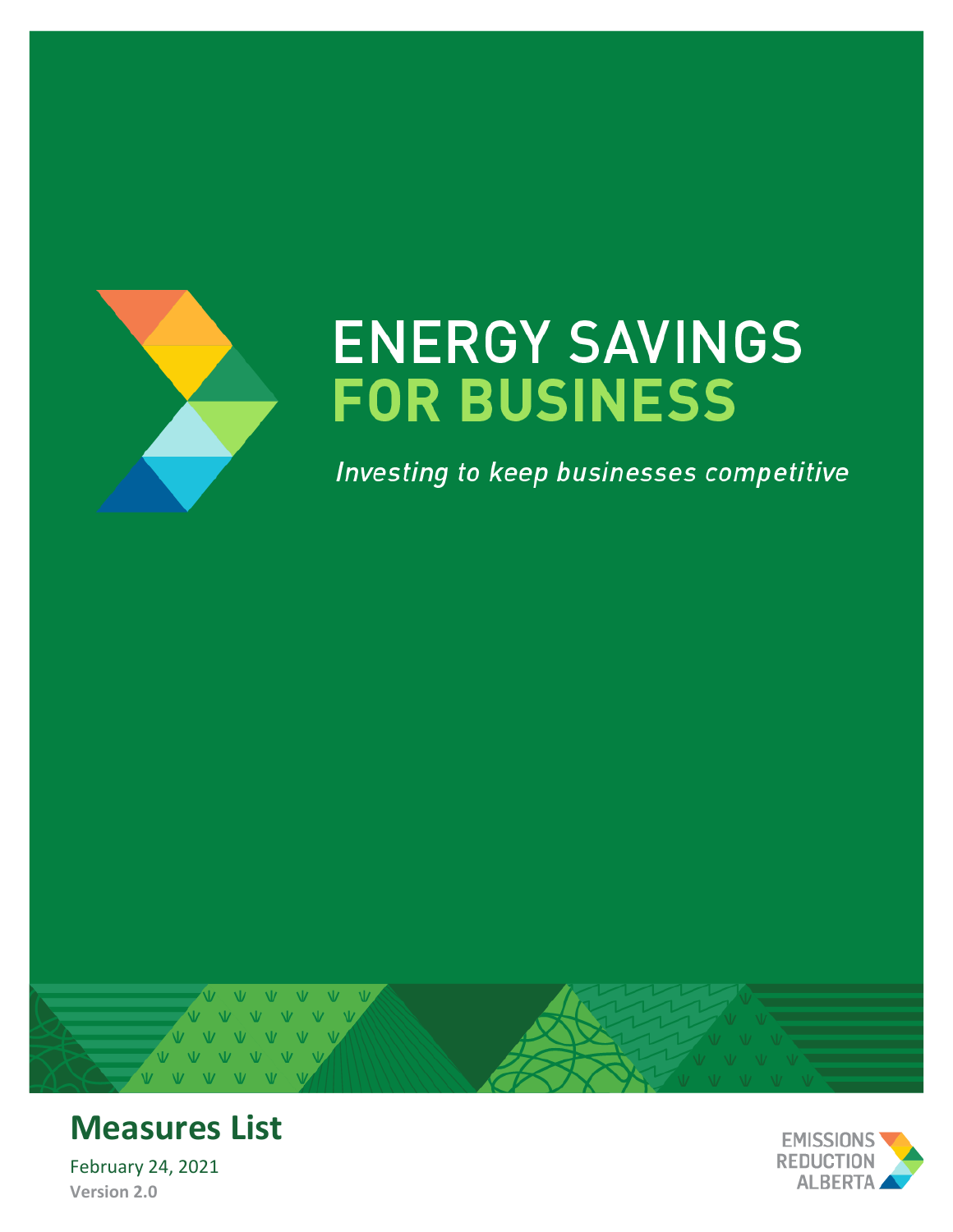# **Table of Contents**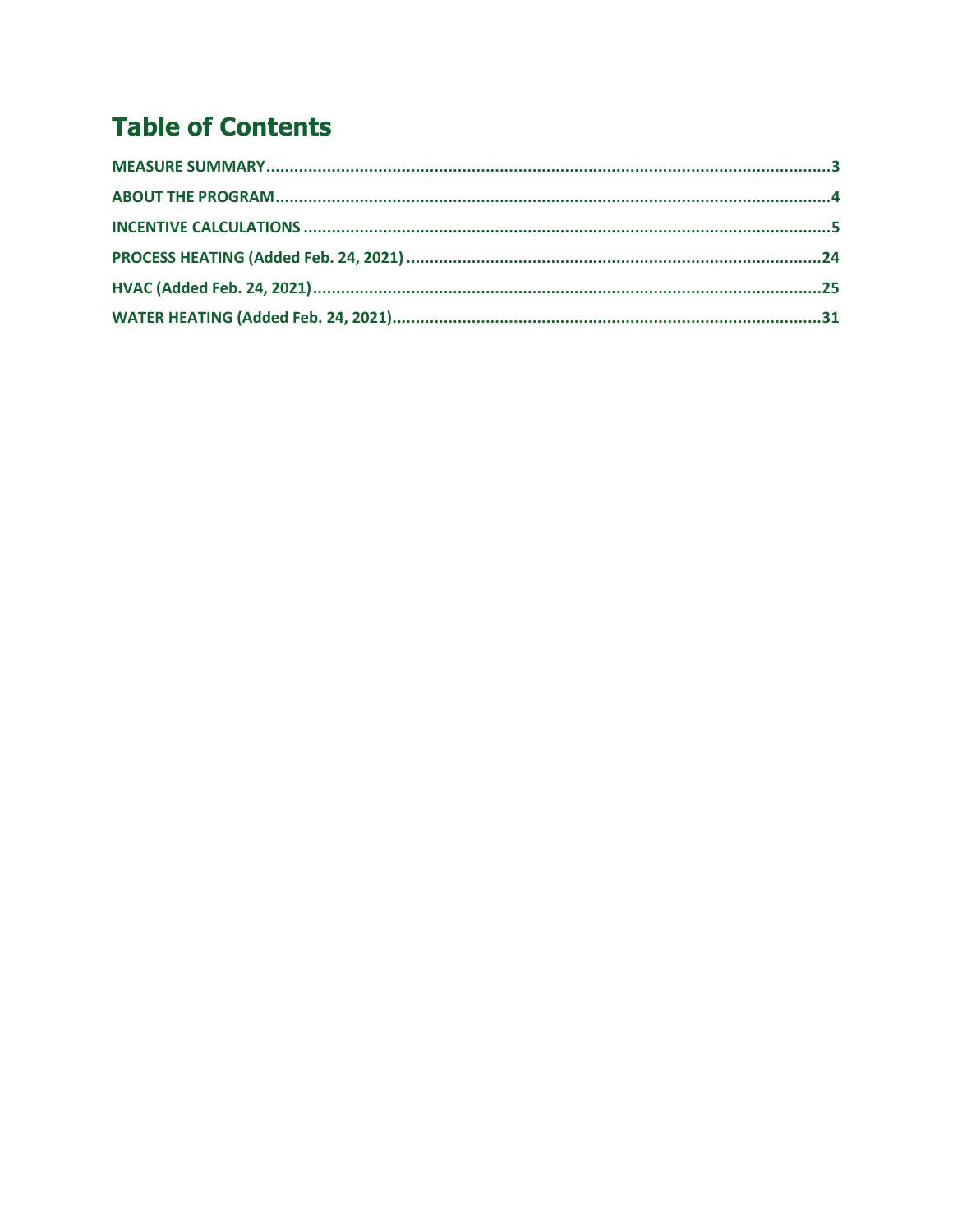

#### <span id="page-2-0"></span>**MEASURE SUMMARY**

| <b>Motors and Drives</b>                        | <b>Lighting Controls</b>                |
|-------------------------------------------------|-----------------------------------------|
| VFD for Fan or Pump Motor                       | Daylight Controls                       |
| Premium Efficient Motor - ODP                   | <b>Occupancy Controls</b>               |
| Premium Efficient Motor - TEFC                  | <b>Bi-Level Control</b>                 |
| Notched or Synchronous Belt Retrofits           | <b>Onsite Generation</b>                |
| <b>Compressed Air</b>                           | Solar PV                                |
| <b>VSD Air Compressor</b>                       | <b>Combined Heat &amp; Power</b>        |
| Zero Loss Drain                                 | <b>Geothermal</b>                       |
| <b>Nozzles</b>                                  | <b>Ground Source Heat Pump</b>          |
| <b>Compressed Air Storage</b>                   | <b>HVAC</b>                             |
| Cycling or Thermal Mass Refrigerated Dryer      | <b>Condensing Boilers</b>               |
| <b>Desiccant Dryer Dewpoint Demand Controls</b> | <b>Condensing Unit Heaters</b>          |
| Low Pressure Drop Filter                        | <b>Boiler and Heater Controls</b>       |
| <b>Refrigeration</b>                            | <b>High Efficiency Furnaces</b>         |
| <b>Anti-Sweat Heater Controls</b>               | Chillers                                |
| <b>Automatic Door Closer</b>                    | Roof-Top Units                          |
| <b>Evaporator Fan Control</b>                   | Condensing Make-Up Air Unit             |
| <b>Night Covers</b>                             | Heat and Energy Recovery Ventilators    |
| <b>Strip Curtain</b>                            | <b>Demand Control Ventilation</b>       |
| <b>Lighting Systems</b>                         | <b>Destratification Fans</b>            |
| Downlight Fixtures and Retrofit Kits            | <b>HVAC Pipe Insulation</b>             |
| <b>LED Exit Signs</b>                           | <b>Packaged Terminal Heat Pumps</b>     |
| <b>Troffer Fixtures and Kits</b>                | <b>Process Heating</b>                  |
| Refrigerated Case Lighting LED                  | <b>Steam Traps</b>                      |
| <b>Exterior LED Fixtures</b>                    | Economizers                             |
| <b>Accent or Track Lighting</b>                 | Steam Fittings and Pipe Insulation      |
| Linear LED Fixture Replacement or Retrofit      | <b>Water Heating</b>                    |
| <b>Bay LED Fixture</b>                          | Condensing Storage Tank Water Heater    |
| <b>Building Envelope and Windows</b>            | <b>Condensing Tankless Water Heater</b> |
| Air Curtains and Door Dock Seals                | Water Heater Jacket                     |
| Ceiling and Wall Insulation                     | <b>COMING SOON</b>                      |
| <b>High Efficiency Windows</b>                  | <b>Food Service</b>                     |
|                                                 | <b>Pump Jack Controller</b>             |

 $\overline{\mathbf{w}}$ Ŵ  $V$   $V$ V V V V V V VVVVVV V V V V V V VVVVVVV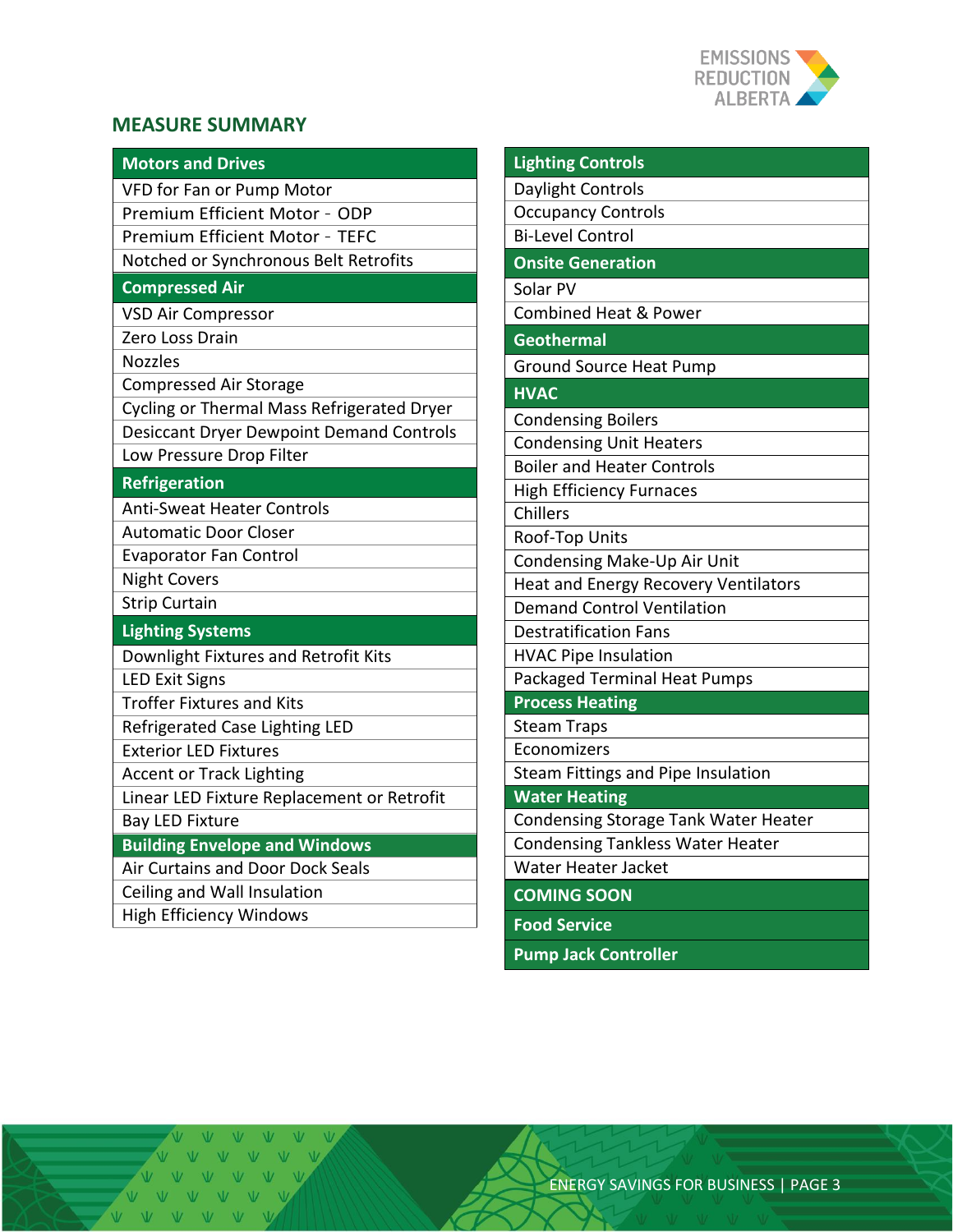

#### **ABOUT THE PROGRAM**

Emissions Reduction Alberta's (ERA) Energy Savings for Business (ESB) Program is a funding opportunity to support small- and medium-scale industrial and commercial businesses with a budget of up to \$55 million to support cost-saving and emissions reducing projects. The Program will help Alberta businesses reduce emissions, decrease operating costs, grow their operations and become more competitive, while creating skilled jobs and boosting economic recovery.

<span id="page-3-0"></span>A wide range of incentives are available to help Alberta businesses reduce the initial cost of installing high efficiency equipment and emissions reduction technologies. This document represents the detailed list of emission reducing technologies, or "Measures", that qualify for participant incentives. Incentives are available for equipment upgrades and installations that include:

- Motors & Drives
- · Compressed Air
- **Refrigeration**
- **Lighting**
- **Lighting Controls**
- Onsite Generation
- **Geothermal**
- · HVAC (Added Feb. 24, 2021)
- Process Heating (Added Feb. 24, 2021)
- Water Heating (Added Feb. 24, 2021)
- Building Envelope and Windows (Added Feb. 24, 2021)

#### Coming Soon

- Food Service
- Pump Jack Controller

Incentives for the Eligible Measures listed in this document are based either on size, quantity, capacity, or a metric of energy savings. Eligible Measures are subject to specifications provided for each Measure within this document.

To register for the program as an applicant or contractor, please visit the ESB Program webpage. After you are successfully registered, you can begin applying for incentives. The ESB Application Process page on the website has more details.

For a detailed description of eligibility rules for applying for incentives under the Program, applicants are encouraged to read the Participant Terms and Conditions.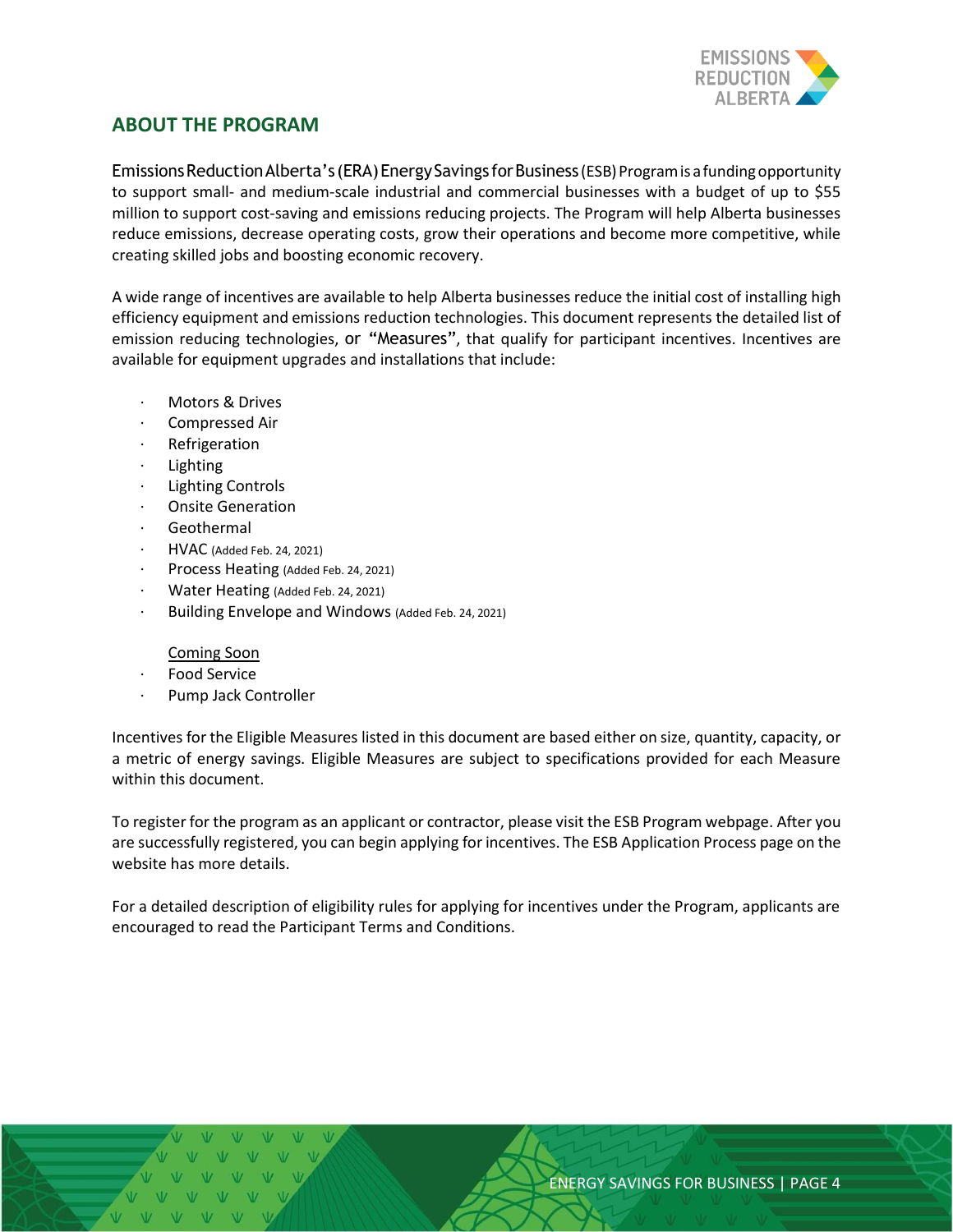

#### **INCENTIVE CALCULATIONS**

The incentive is calculated based on the lesser of the Measures List fixed value per unit and the stated incentive cap based on eligible expenses. The fixed value per unit is indicated here with the red squares in the screenshot below. The second column shows the cap on Maximum % of Eligible Expenses. This percentage sets the cap on incentives based on the total eligible expenses (what is called Project Costs in the application).

| <b>Measure Code</b>                             | <b>Measure and Minimum Eligibility</b>                                                            | <b>Incentive Value</b> | <b>Maximum</b><br>% of Eligible<br><b>Expense</b> |
|-------------------------------------------------|---------------------------------------------------------------------------------------------------|------------------------|---------------------------------------------------|
| <b>Variable Frequency Drive (VFD)</b><br>۰<br>۰ | Motor size on which VFD is installed is between 1 to 500 hp<br>Specification sheet to be provided |                        | Incentive value per hp                            |
| ESB-MDZVFD-0001<br>to 0006                      | <b>VFD</b><br>Incentive is capped at \$12,500<br>$\bullet$                                        | \$125                  | 50%                                               |

<span id="page-4-0"></span>In this case, for the VFD, the incentive is \$125/hp.

For example, if you are installing a VFD on a 20 HP motor, the fixed incentive amount from the Measures List would be \$2,500. This calculation is based on \$125/HP  $*$  20 HP = \$2,500

During the application, the project costs are requested, with three different components:

- 1. Equipment and Materials
- 2. Labour
- 3. Design and Other.

For details on the eligible expenses that align with these costs, please refer to the Participant Terms and Conditions.

|                   | <b>Fixed incentive</b><br>amount | <b>Total Costs</b> | Cap on<br><b>Incentive</b>  | Cap Impact on<br><b>Incentive</b> | <b>Capped</b><br><b>Incentive</b> |
|-------------------|----------------------------------|--------------------|-----------------------------|-----------------------------------|-----------------------------------|
| Scenario A        | \$125/HP * 20<br>$HP = $2,500$   | \$6,000            | \$3,000                     | No.                               | \$2,500                           |
|                   |                                  |                    | $(50\% \text{ of } $6,000)$ | (53,000 ><br>\$2,500              |                                   |
| <b>Scenario B</b> | $$125/HP * 20$<br>$HP = $2,500$  | \$4,500            | \$2,250                     | <b>Yes</b>                        | \$2,250                           |
|                   |                                  |                    | (50% of \$4,500)            | (52,250 <<br>$$2,500$ )           |                                   |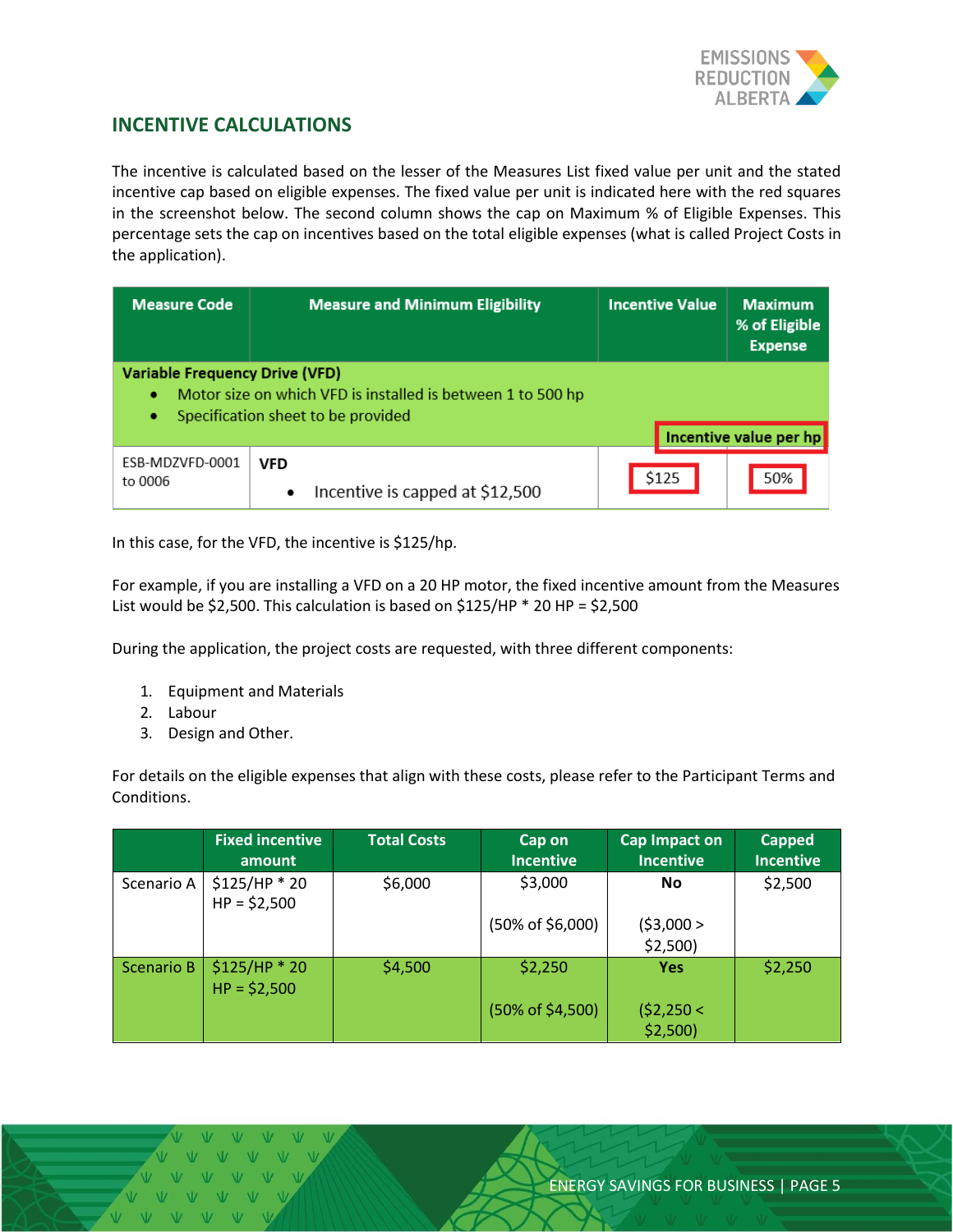

## **PROCESS HEATING (Added Feb. 24, 2021)**

<span id="page-5-0"></span>

| <b>Measure</b><br><b>Code</b>                                                                                                                                                                                                                                                                                                                                                                                                                                   | <b>Measure and Minimum Eligibility</b>                                                          | <b>Incentive</b><br><b>Value</b>      | <b>Maximum %</b><br>of Eligible<br><b>Expense</b> |  |
|-----------------------------------------------------------------------------------------------------------------------------------------------------------------------------------------------------------------------------------------------------------------------------------------------------------------------------------------------------------------------------------------------------------------------------------------------------------------|-------------------------------------------------------------------------------------------------|---------------------------------------|---------------------------------------------------|--|
| <b>Steam Traps</b><br>Replacement of steam trap due to leaking, failed closed, open or plugged are eligible<br>Must be in service<br>$\bullet$<br>Specification sheet to be provided<br>$\bullet$<br>Incentive value per trap                                                                                                                                                                                                                                   |                                                                                                 |                                       |                                                   |  |
| ESB-PHZSTZ-<br>0001 to 0009                                                                                                                                                                                                                                                                                                                                                                                                                                     | <b>Steam trap</b><br>Diameter 1/8" and greater                                                  | \$250                                 | 50%                                               |  |
| <b>Economizer</b><br>Economizer must be installed on a process boiler or space heating boiler exhaust stack<br>$\bullet$<br>Heat captured should be used for pre-heating boiler feed water<br>$\bullet$<br>Must be installed on a boiler with no economizer<br>$\bullet$<br>Specification sheet to be provided<br>$\bullet$                                                                                                                                     |                                                                                                 |                                       |                                                   |  |
|                                                                                                                                                                                                                                                                                                                                                                                                                                                                 |                                                                                                 | <b>Incentive value per boiler MBH</b> |                                                   |  |
| ESB-PHZEZZ-<br>0001,0003                                                                                                                                                                                                                                                                                                                                                                                                                                        | <b>Conventional (Non-Condensing) Economizer</b><br>Incentive is capped at \$20,000<br>$\bullet$ | \$2                                   | 50%                                               |  |
| ESB-PHZEZZ-<br>0002, 0004                                                                                                                                                                                                                                                                                                                                                                                                                                       | <b>Condensing Economizer</b><br>Incentive is capped at \$30,000                                 |                                       | 50%                                               |  |
| <b>Steam Fittings and Pipe Insulations</b><br>Must be high-density fiberglass or closed-cell elastomeric foam insulation<br>Pre-formed pipe insulation to be installed on bare metal pipe system applications to<br>$\bullet$<br>have a minimum R-Value of 4<br>If incremental insulation is being added, final pipe insulation to have a minimum R-<br>Value of 4<br>Specification sheet to be provided<br>$\bullet$<br>Incentive value per foot of insulation |                                                                                                 |                                       |                                                   |  |
| ESB-PHZSFP-                                                                                                                                                                                                                                                                                                                                                                                                                                                     | Steam fittings and pipe insulation                                                              |                                       |                                                   |  |
| 0001                                                                                                                                                                                                                                                                                                                                                                                                                                                            | Pipe diameter less than 1"                                                                      | \$2/ft                                | 50%                                               |  |
| ESB-PHZSFP-                                                                                                                                                                                                                                                                                                                                                                                                                                                     | Steam fittings and pipe insulation                                                              |                                       |                                                   |  |
| 0002-0007                                                                                                                                                                                                                                                                                                                                                                                                                                                       | Pipe diameter of 1" and greater                                                                 | \$4/ft                                | 50%                                               |  |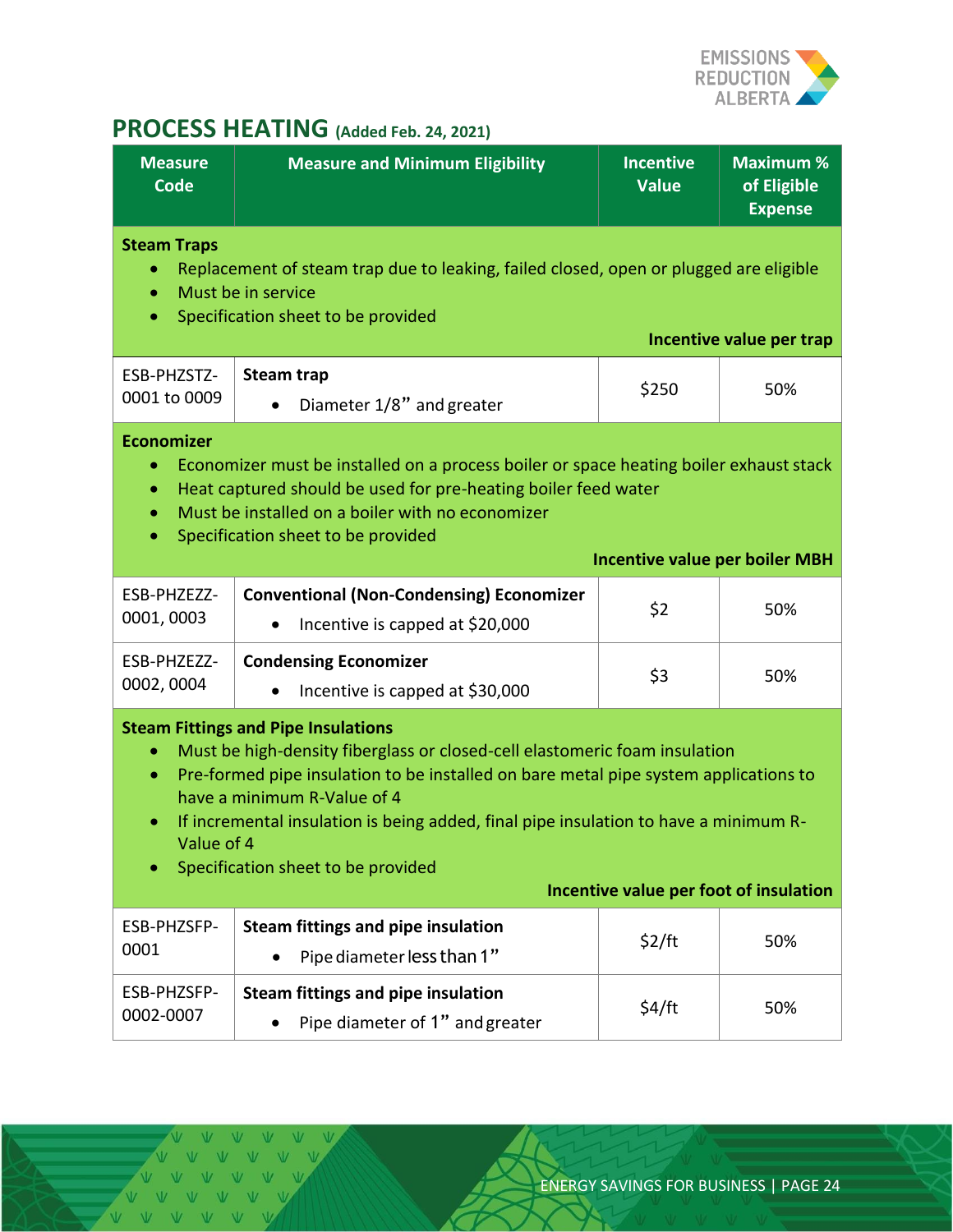

## <span id="page-6-0"></span>**HVAC (Added Feb. 24, 2021)**

| <b>Measure Code</b>                                                                                                                 | <b>Measure and Minimum Eligibility</b>                                                    | <b>Incentive</b><br><b>Value</b> | <b>Maximum</b><br>$%$ of<br><b>Eligible</b><br><b>Expense</b> |  |
|-------------------------------------------------------------------------------------------------------------------------------------|-------------------------------------------------------------------------------------------|----------------------------------|---------------------------------------------------------------|--|
| <b>Boilers and Heaters</b><br>Specification sheet to be provided<br>$\bullet$<br>Incentive value is per MBH of the boiler or heater |                                                                                           |                                  |                                                               |  |
| ESB-HVABHZ-<br>$0001 - 0003$                                                                                                        | <b>Condensing boiler ENERGY STAR® certified</b>                                           | \$12                             | 50%                                                           |  |
| ESB-HVABHZ-<br>0004                                                                                                                 | <b>Condensing unit heater</b><br>Located in a conditioned space                           | \$10                             | 50%                                                           |  |
| <b>Boiler and Heater Controls</b><br>Specification sheet to be provided<br>۰<br>Incentive value is per MBH of the boiler            |                                                                                           |                                  |                                                               |  |
| ESB-HVABHC-<br>0001                                                                                                                 | <b>Modulating boiler burner</b><br>Maximum eligible boiler size of 2,500 MBH<br>$\bullet$ | \$1.50                           | 50%                                                           |  |
| ESB-HVABHC-<br>0002                                                                                                                 | <b>Boiler vent damper</b><br>Maximum eligible boiler size of 2,500 MBH                    | \$2.00                           | 50%                                                           |  |

V V V V V VVVVV VVVVV VVVVVV

ENERGY SAVINGS FOR BUSINESS | PAGE 25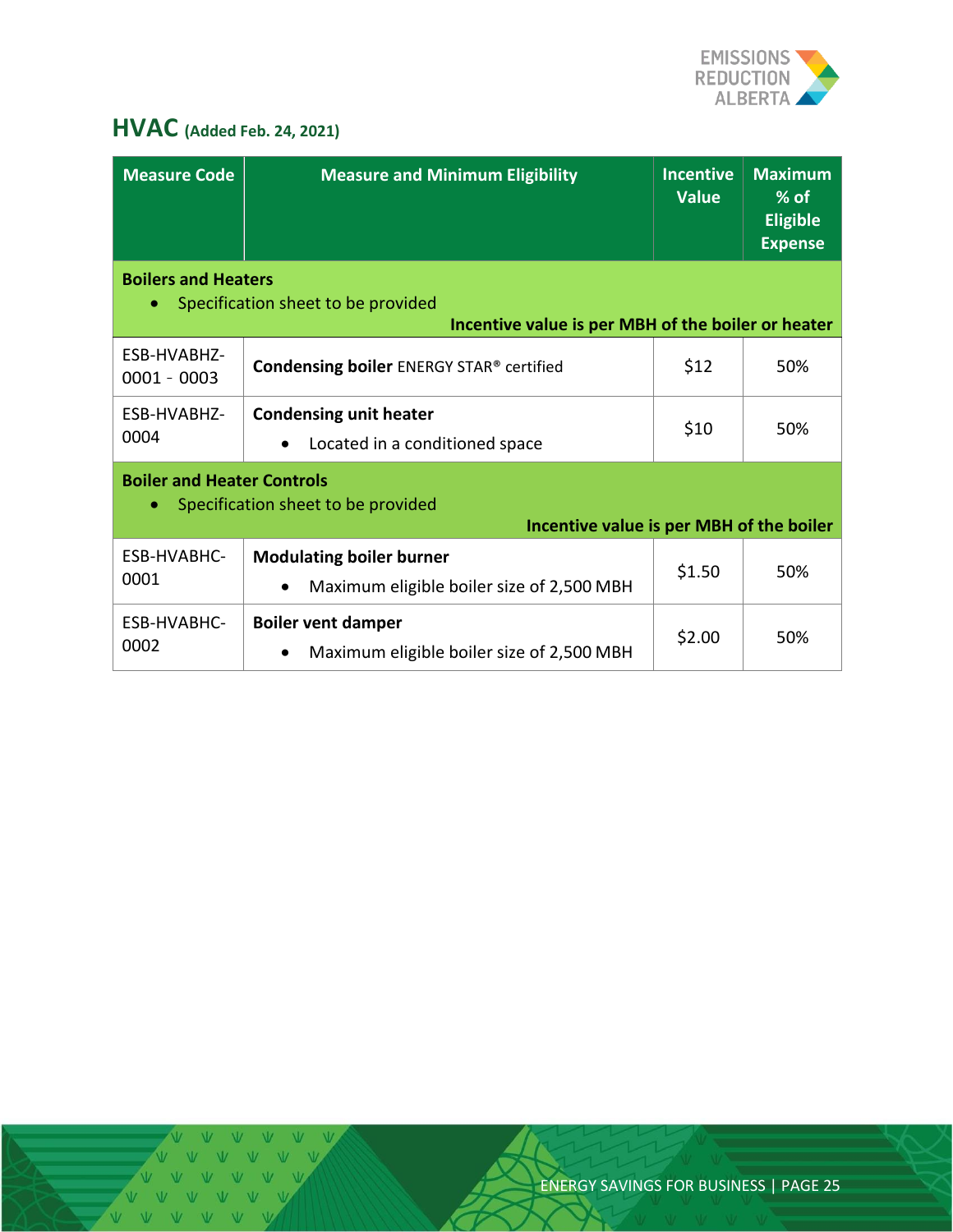

## <span id="page-7-0"></span>**WATER HEATING (Added Feb. 24, 2021)**

| <b>Measure</b><br><b>Code</b>                                                                                                                                                                    | <b>Measure and Minimum Eligibility</b>                                                                                 | <b>Incentive</b><br><b>Value</b> | <b>Maximum</b><br>% of Eligible<br><b>Expense</b> |
|--------------------------------------------------------------------------------------------------------------------------------------------------------------------------------------------------|------------------------------------------------------------------------------------------------------------------------|----------------------------------|---------------------------------------------------|
| <b>ENERGY STAR®</b><br>$\bullet$<br>$\bullet$<br>$\bullet$                                                                                                                                       | <b>Condensing Storage Tank Water Heater</b><br>Thermal efficiency is 95% or more<br>Specification Sheet to be provided |                                  |                                                   |
| ESB-WHZCST-<br>0001                                                                                                                                                                              | <b>Condensing Storage Tank Water Heater</b><br>Less than or equal to 75,000 BTU/h                                      | \$300                            | Incentive is per water heater<br>50%              |
| <b>ENERGY STAR®</b><br>$\bullet$<br>$\bullet$<br>$\bullet$                                                                                                                                       | <b>Condensing Storage Tank Water Heater</b><br>Thermal efficiency is 95% or more<br>Specification Sheet to be provided |                                  | Incentive is per MBH of water heater              |
| ESB-WHZCST-<br>0002                                                                                                                                                                              | <b>Condensing Storage Tank Water Heater</b><br>Greater than 75,000 BTU/h                                               | \$9                              | 50%                                               |
| <b>Condensing Tankless Water Heater</b><br><b>ENERGY STAR®</b><br>Thermal efficiency is 90% or more<br>$\bullet$<br>Specification Sheet to be provided<br>$\bullet$                              |                                                                                                                        |                                  |                                                   |
| ESB-WHZCTZ-<br>0001                                                                                                                                                                              | <b>Condensing Tankless Water Heater</b><br>Less than or equal to 75,000 Btu/h                                          | \$500                            | Incentive is per water heater<br>50%              |
| <b>Condensing Tankless Water Heater</b><br><b>ENERGY STAR®</b><br>۰<br>Thermal efficiency is 90% or more<br>۰<br>Specification Sheet to be provided<br>۰<br>Incentive is per MBH of water heater |                                                                                                                        |                                  |                                                   |
| ESB-WHZCTZ-<br>0002                                                                                                                                                                              | <b>Condensing Tankless Water Heater</b><br>Greater than 75,000 BTU/h                                                   | \$9                              | 50%                                               |